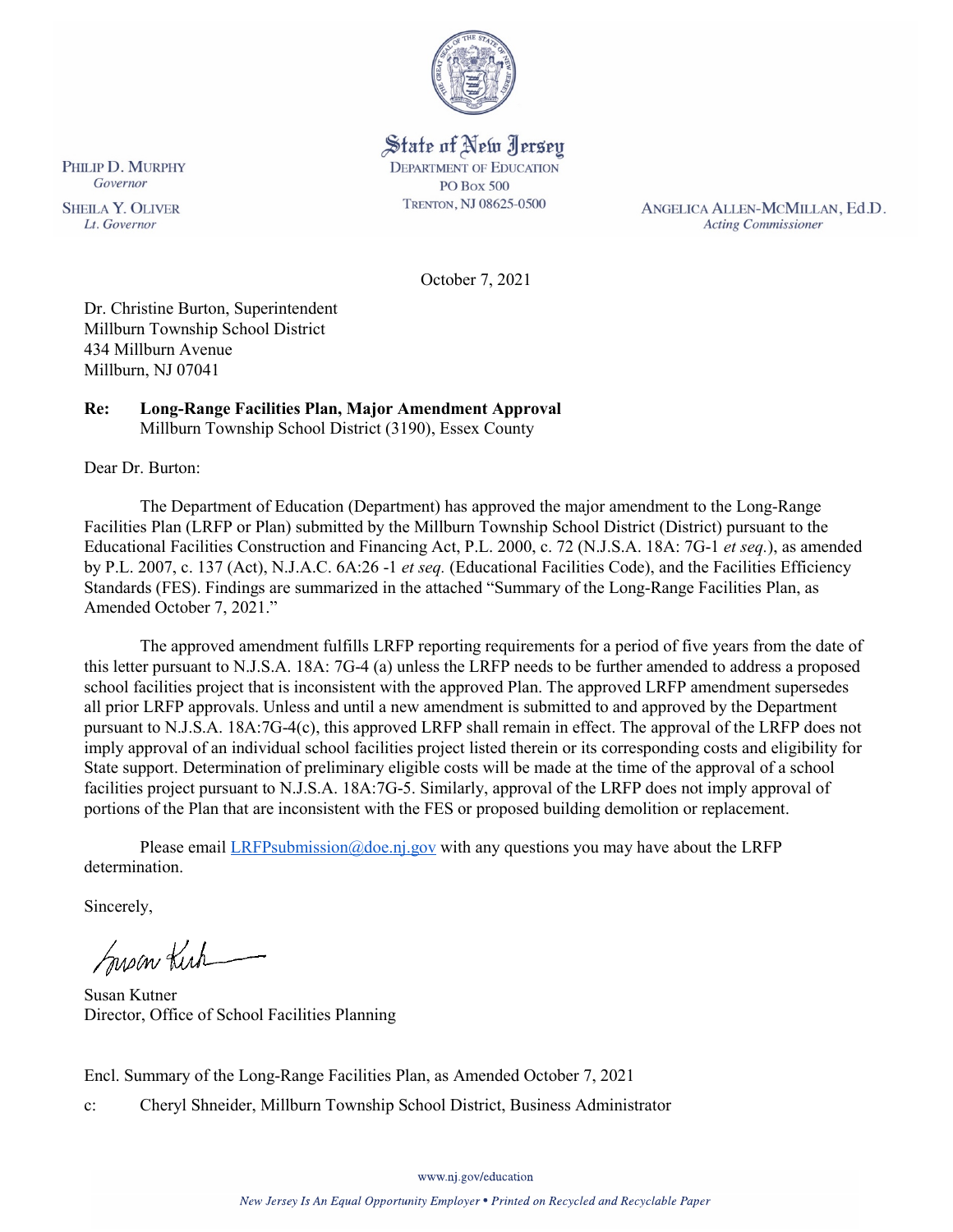# **Millburn Township School District (3190) Summary of the Long-Range Facilities Plan, as Amended October 7, 2021**

The Department of Education (Department) has completed its review of the major amendment to the Long-Range Facilities Plan (LRFP or Plan) submitted by the Millburn Township School District (District) pursuant to the Educational Facilities Construction and Financing Act, P.L. 2000, c. 72 (N.J.S.A. 18A: 7G-1 *et seq.*), as amended by P.L. 2007, c. 137 (Act), N.J.A.C. 6A:26-1 et seq. (Educational Facilities Code), and the Facilities Efficiency Standards (FES).

The following provides a summary of the District's approved amended LRFP. The summary is based on the standards set forth in the Act, the Educational Facilities Code, the FES, District-reported information in the Department's LRFP reporting system, and supporting documentation. The referenced reports in *italic* text are standard reports available on the Department's LRFP website.

## **1. Inventory Overview**

The District is classified as a Regular Operating District (ROD) for funding purposes. It provides services for students in grades PK-12.

The District identified existing and proposed schools, sites, buildings, rooms, and site amenities in its LRFP. Table 1 lists the number of existing and proposed district schools, sites, and buildings. Detailed information can be found in the *School Asset Inventory Report* and the *Site Asset Inventory Report.*

**As directed by the Department, school facilities projects that have received initial approval by the Department and have been approved by the voters, if applicable, are represented as "existing" in the LRFP.** Approved projects that include new construction and/or the reconfiguration/reassignment of existing program space are as follows: n/a.

| Category                                     | <b>Existing</b> | <b>Proposed</b> |
|----------------------------------------------|-----------------|-----------------|
| Number of Schools (assigned DOE school code) |                 |                 |
| Number of School Buildings <sup>1</sup>      |                 |                 |
| Number of Non-School Buildings <sup>2</sup>  |                 |                 |
| Number of Vacant Buildings                   |                 |                 |
| Number of Sites                              |                 |                 |

## **Table 1: Number of Schools, School Buildings, and Sites**

Based on the existing facilities inventory submitted by the District:

- Schools using leased buildings (short or long-term):  $n/a$
- Schools using temporary classroom units (TCUs), excluding TCUs supporting construction: n/a
- Vacant/unassigned school buildings:  $n/a$

 $\overline{a}$ 

*<sup>1</sup>* Includes district-owned buildings and long-term leases serving students in district-operated programs

<sup>&</sup>lt;sup>2</sup> Includes occupied district-owned buildings not associated with a school, such as administrative buildings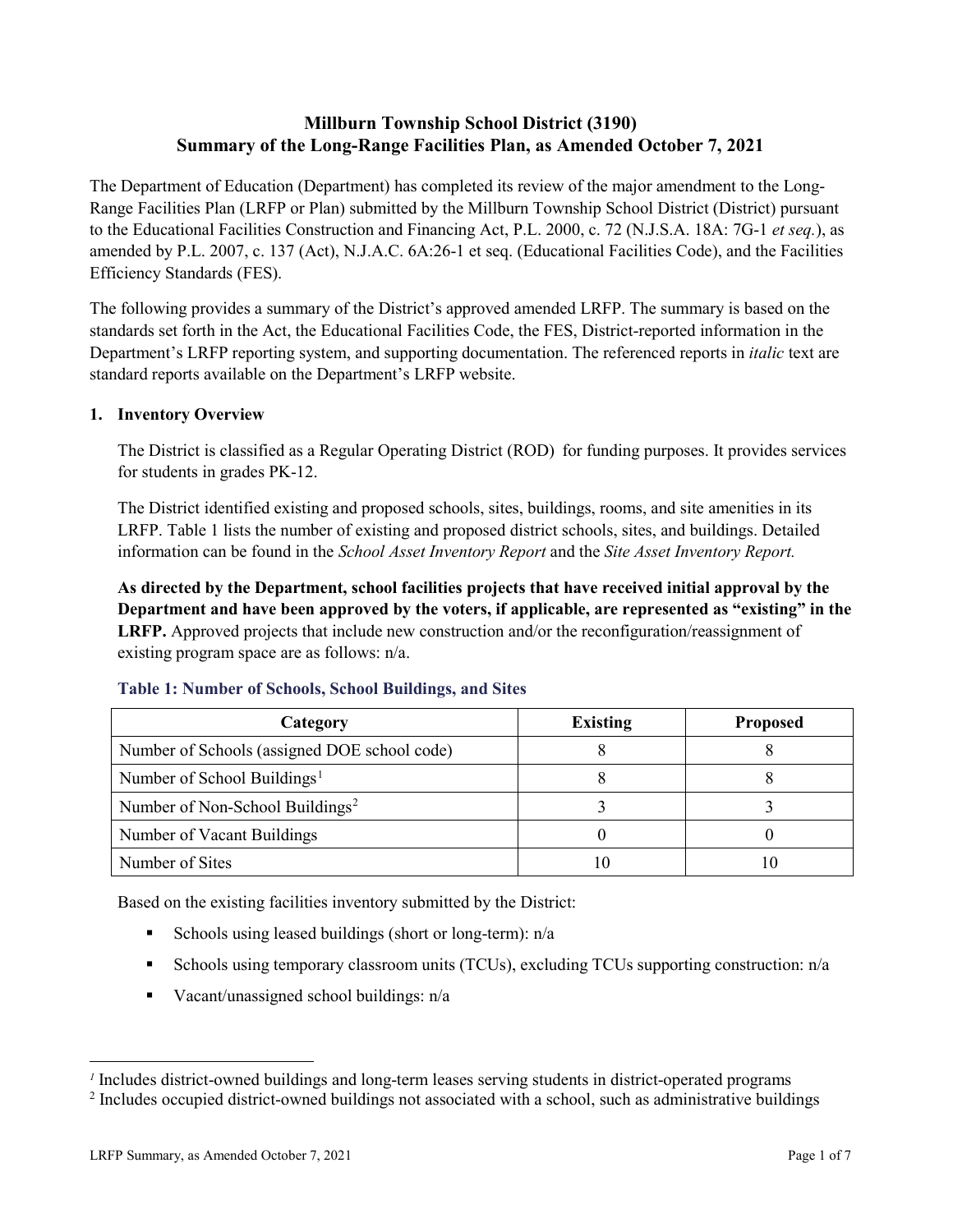Findings:

The Department has determined that the proposed inventory is adequate for approval of the District's LRFP amendment. However, the LRFP determination does not imply approval of an individual school facilities project listed within the LRFP; the District must submit individual project applications for project approval.

## **2. District Enrollments**

The District determined the number of students, or "proposed enrollments," to be accommodated for LRFP planning purposes on a district-wide basis and in each school.

The Department minimally requires the submission of a standard cohort-survival projection using historic enrollment data from the Application for School State Aid (ASSA) or NJ Smart. The cohort-survival method projection method forecasts future students based upon the survival of the existing student population as it moves from grade to grade. A survival ratio of less than 1.00 indicates a loss of students, while a survival ratio of more than 1.00 indicates the class size is increasing. For example, if a survival ratio tracking first to second grade is computed to be 1.05, the grade size is increasing by 5% from one year to the next. The cohort-survival projection methodology works well for communities with stable demographic conditions. Atypical events impacting housing or enrollments, such as an economic downturn that halts new housing construction or the opening of a charter or private school, typically makes a cohort-survival projection less reliable.

#### **Proposed enrollments are based on a standard cohort-survival enrollment projection.**

Adequate supporting documentation was submitted to the Department to justify the proposed enrollments. Table 2 provides a comparison of existing and projected enrollments. All totals include special education students.

|                              | <b>Existing Enrollments</b> | <b>District Proposed Enrollments</b> |
|------------------------------|-----------------------------|--------------------------------------|
| <b>Grades</b>                | 2020-21                     | 2025-26                              |
| PK (excl. private providers) | 40                          | 40                                   |
| Grades K to 5                | 2,093                       | 2,071                                |
| Grades 6 to 8                | 1,202                       | 1,214                                |
| Grades 9 to 12               | 1,321                       | 1,330                                |
| <b>Totals PK to 12</b>       | 4,656                       | 4,655                                |

## **Table 2: Enrollments**

Findings:

The Department has determined the District's proposed enrollments to be acceptable for approval of the District's LRFP amendment. The Department will require a current enrollment projection at the time an application for a school facilities project is submitted incorporating the District's most recent enrollments in order to verify that the LRFP's planned capacity is appropriate for the updated enrollments.

## **3. District Practices Capacity**

Based on information provided in the room inventories, District Practices Capacity was calculated for each school building to determine whether adequate capacity is proposed for the projected enrollments based on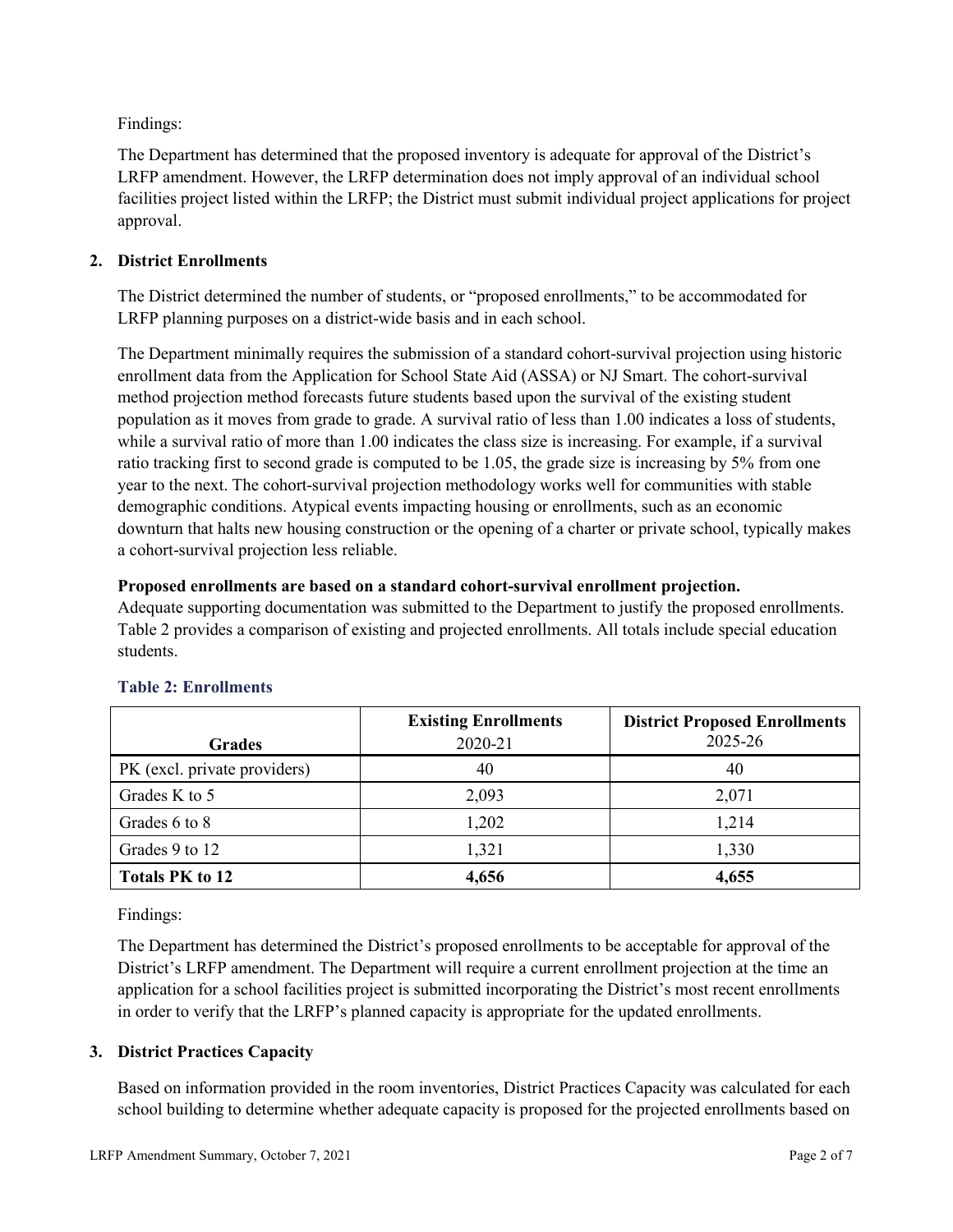district scheduling and class size practices. The capacity totals assume instructional buildings can be fully utilized regardless of school sending areas, transportation, and other operational issues. The calculations only consider district-owned buildings and long-term leases; short term leases and temporary buildings are excluded. **A capacity utilization factor of 90% for classrooms serving grades K-8 and 85% for classrooms serving grades 9-12 is applied in accordance with the FES.** No capacity utilization factor is applied to preschool classrooms.

In certain cases, districts may achieve adequate District Practices Capacity to accommodate enrollments but provide inadequate square feet per student in accordance with the FES, resulting in educational adequacy issues and "Unhoused Students." Unhoused students are considered in the "Functional Capacity" calculations used to determine potential State support for school facilities projects and are analyzed in Section 4.

Table 3 provides a summary of proposed enrollments and existing and proposed District-wide capacities. Detailed information can be found in the LRFP website reports titled *FES and District Practices Capacity Report, Existing Rooms Inventory Report, and Proposed Rooms Inventory Report.*

| <b>Grades</b>              | <b>Proposed</b><br><b>Enrollments</b> | <b>Existing</b><br><b>District</b><br><b>Practices</b><br>Capacity | <b>Existing</b><br>Deviation* | <b>Proposed</b><br><b>District</b><br><b>Practices</b><br>Capacity | <b>Proposed</b><br>Deviation* |
|----------------------------|---------------------------------------|--------------------------------------------------------------------|-------------------------------|--------------------------------------------------------------------|-------------------------------|
| Elementary ( $PK$ to 5)    | 2,111                                 | 2,389.21                                                           | 278.21                        | 2,389.21                                                           | 278.21                        |
| Middle $(6 \text{ to } 8)$ | 1,214                                 | 1,232.40                                                           | 18.40                         | 1,232.40                                                           | 18.40                         |
| High $(9 \text{ to } 12)$  | 1,330                                 | 1,548.36                                                           | 218.36                        | 1,548.36                                                           | 218.36                        |
| <b>District Totals</b>     | 4,655                                 | 5,169.97                                                           | 514.97                        | 5,169.97                                                           | 514.97                        |

## **Table 3: District Practices Capacity Analysis**

*\* Positive numbers signify surplus capacity; negative numbers signify inadequate capacity. Negative values for District Practices capacity are acceptable for approval if proposed enrollments do not exceed 100% capacity utilization.*

Considerations:

- Based on the proposed enrollments and existing room inventories, the District is projected to have inadequate capacity for the following grade groups, assuming all school buildings can be fully utilized (100% capacity utilization): n/a
- Adequate justification has been provided by the District if the proposed capacity for a school significantly deviates from the proposed enrollments. Generally, surplus capacity is acceptable for LRFP approval if additional capacity is not proposed through new construction.

## Findings:

The Department has determined that proposed District capacity, in accordance with the proposed enrollments, is adequate for approval of the District's LRFP amendment. The Department will require a current enrollment projection at the time an application for a school facilities project is submitted, incorporating the District's most recent Fall Enrollment Report, in order to verify that the LRFP's planned capacity meets the District's updated enrollments.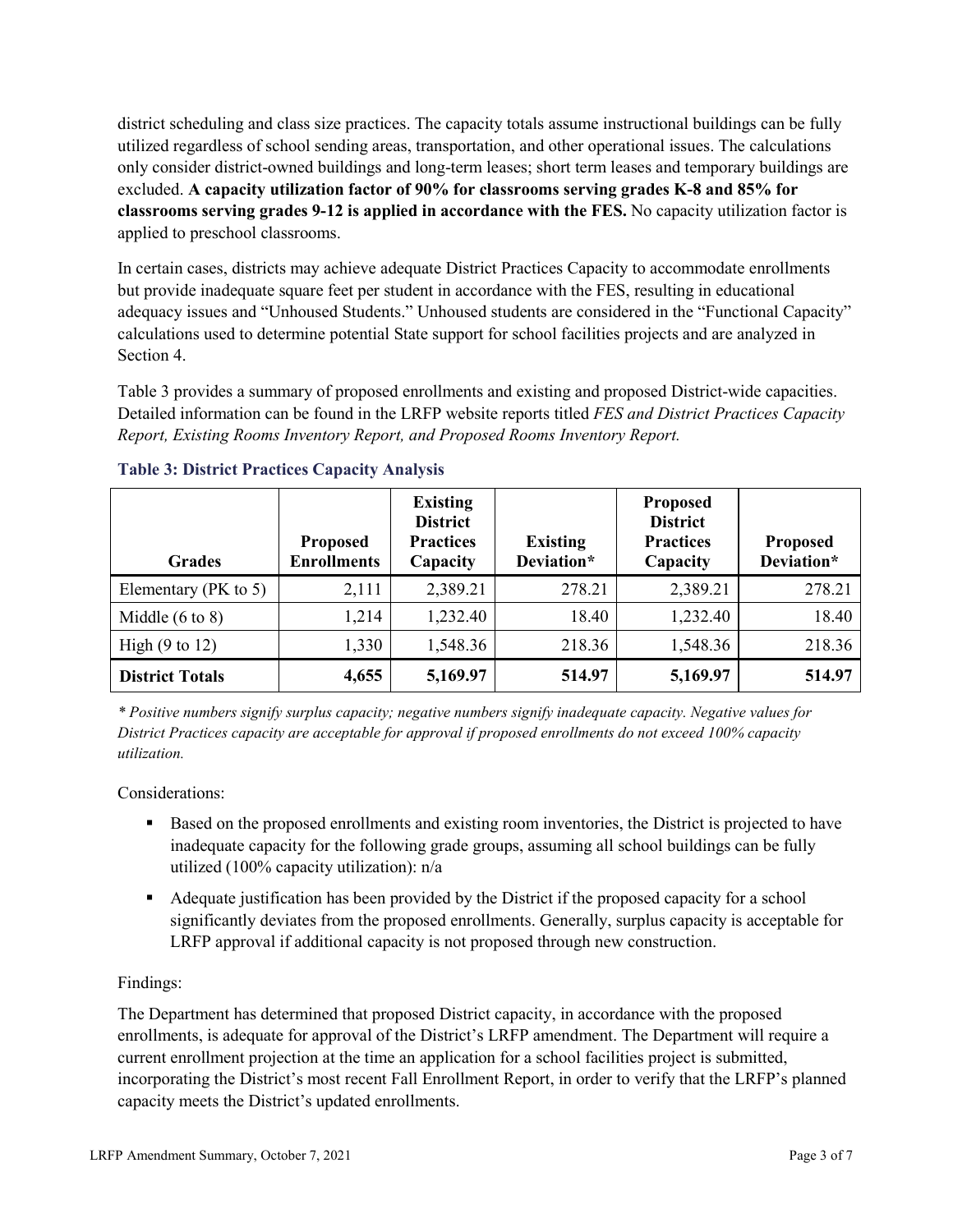#### **4. New Construction Funding Eligibility**

*Functional Capacity* was calculated and compared to the proposed enrollments to provide a **preliminary estimate** of Unhoused Students and new construction funding eligibility. **A final determination will be made at the time of project application approval.**

*Functional Capacity* is the adjusted gross square footage of a school building *(total gross square feet minus excluded space)* divided by the minimum area allowance per full-time equivalent student for the grade level contained therein. *Unhoused Students* is the number of students projected to be enrolled in the District that exceeds the Functional Capacity of the District's schools pursuant to N.J.A.C. 6A:26-2.2(c). *Excluded Square Feet* includes (1) square footage exceeding the FES for any pre-kindergarten, kindergarten, general education, or self-contained special education classroom; (2) grossing factor square footage *(corridors, stairs, mechanical rooms, etc.)* that exceeds the FES allowance, and (3) square feet proposed to be demolished or discontinued from use. Excluded square feet may be revised during the review process for individual school facilities projects.

Table 4 provides a preliminary assessment of the Functional Capacity, Unhoused Students, and Estimated Maximum Approved Area for Unhoused Students for each FES grade group. The calculations exclude temporary facilities and short-term leased buildings. School buildings proposed for whole or partial demolition or reassignment to a non-school use are excluded from the calculations pending project application review. If a building is proposed to be reassigned to a different school, the square footage is applied to the proposed grades after reassignment. Buildings that are not assigned to a school are excluded from the calculations. In addition, only preschool students eligible for state funding (former ECPA students) are included. Detailed information concerning the calculations can be found in the *Functional Capacity and Unhoused Students Report* and the *Excluded Square Footage Report.*

| Category                                     | PK/K to 5 | 6 to 8    | 9 to 12  | <b>Total</b> |
|----------------------------------------------|-----------|-----------|----------|--------------|
| Eligible PK /K-12 Proposed Enrollments       | 2,111     | 1,214     | 1,330    |              |
| FES Area Allowance (SF/student)              | 125.00    | 134.00    | 151.00   |              |
| <b>Prior to Completion of Proposed Work:</b> |           |           |          |              |
| <b>Existing Gross Square Feet</b>            | 296,279   | 147,633   | 200,967  | 644,879      |
| <b>Adjusted Gross Square Feet</b>            | 281,754   | 146,260   | 194,258  | 622,272      |
| <b>Adjusted Functional Capacity</b>          | 2,254.03  | 1,091.49  | 1,286.48 |              |
| <b>Unhoused Students</b>                     | 0.00      | 122.51    | 43.52    |              |
| Est. Max. Area for Unhoused Students         | 0.00      | 16,416.40 | 6,571.60 |              |
| <b>After Completion of Proposed Work:</b>    |           |           |          |              |
| Gross Square Feet                            | 296,279   | 147,633   | 200,967  | 644,879      |
| New Gross Square Feet                        | $\theta$  | 0         | $\Omega$ | $\theta$     |
| <b>Adjusted Gross Square Feet</b>            | 281,754   | 146,260   | 194,258  | 622,272      |
| <b>Functional Capacity</b>                   | 2,254.03  | 1,091.49  | 1,286.48 |              |
| <b>Unhoused Students after Construction</b>  | 0.00      | 122.51    | 43.52    |              |
| Est. Max. Area Remaining                     | 0.00      | 16,416.40 | 6,571.60 |              |

#### **Table 4: Estimated Maximum Approved Area for Unhoused Students**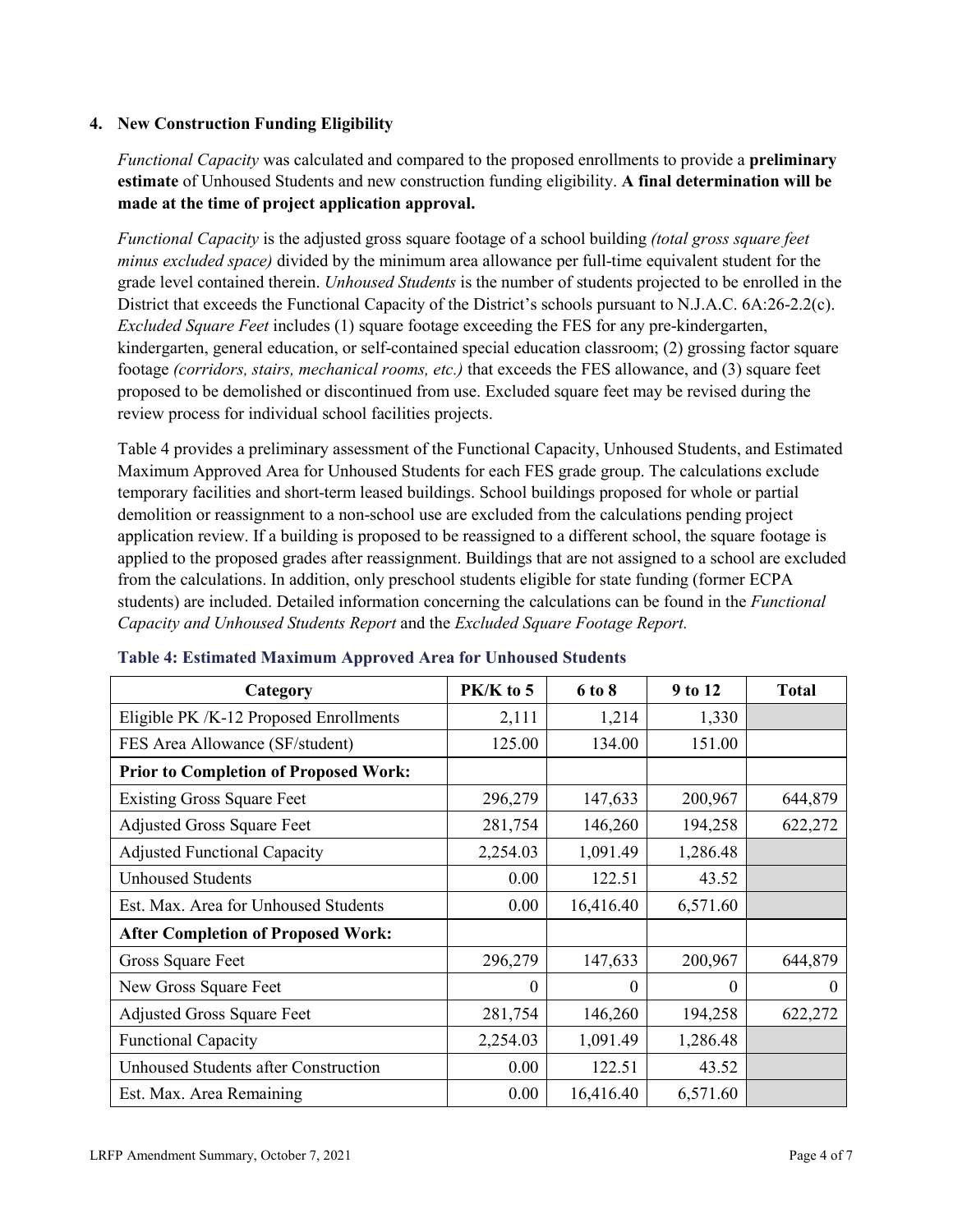Facilities used for non-instructional or non-educational purposes are ineligible for State support under the Act. However, projects for such facilities shall be reviewed by the Department to determine whether they are consistent with the District's LRFP and whether the facility, if it is to house students (full or part time) conforms to educational adequacy requirements. These projects shall conform to all applicable statutes and regulations.

Estimated costs represented in the LRFP by the District are for capital planning purposes only. The estimates are not intended to represent preliminary eligible costs or final eligible costs of approved school facilities projects.

Considerations:

- The District does not have approved projects pending completion, as noted in Section 1, that impact the Functional Capacity calculations.
- **The Functional Capacity calculations** *exclude* square feet proposed for demolition or discontinuation for the following FES grade groups and school buildings pending a feasibility study and project review: n/a.
- Based on the preliminary assessment, the District has Unhoused Students prior to the completion of proposed work for the following FES grade groups: 6-8, 9-12.
- New construction is proposed for the following FES grade groups: n/a.
- Proposed new construction exceeds the estimated maximum area allowance for Unhoused Students prior to the completion of the proposed work for the following grade groups: n/a.
- The District, based on the preliminary LRFP assessment, will have Unhoused Students after completion of the proposed LRFP work. If the District is projected to have Unhoused Students, adequate justification has been provided to confirm educational adequacy in accordance with Section 6 of this determination.

## Findings:

Functional Capacity and Unhoused Students calculated in the LRFP are preliminary estimates. Preliminary Eligible Costs (PEC) and Final Eligible Costs (FEC) will be included in the review process for specific school facilities projects. A feasibility study undertaken by the District is required if building demolition or replacement is proposed per N.J.A.C. 6A:26-2.3(b)(10).

## **5. Proposed Work**

The District assessed program space, capacity, and physical plant deficiencies to determine corrective actions. Capital maintenance, or *"system actions,"* address physical plant deficiencies due to operational, building code, and /or life cycle issues. Inventory changes, or *"inventory actions,*" add, alter, or eliminate sites, site amenities, buildings, and/or rooms.

The Act (N.J.S.A. 18A:7G-7b) provides that all school facilities shall be deemed suitable for rehabilitation unless a pre-construction evaluation undertaken by the District demonstrates to the satisfaction of the Commissioner that the structure might pose a risk to the safety of the occupants even after rehabilitation or that rehabilitation is not cost-effective. Pursuant to N.J.A.C. 6A:26-2.3(b)(10), the Commissioner may identify school facilities for which new construction is proposed in lieu of rehabilitation for which it appears from the information presented that new construction is justified, provided, however, that for such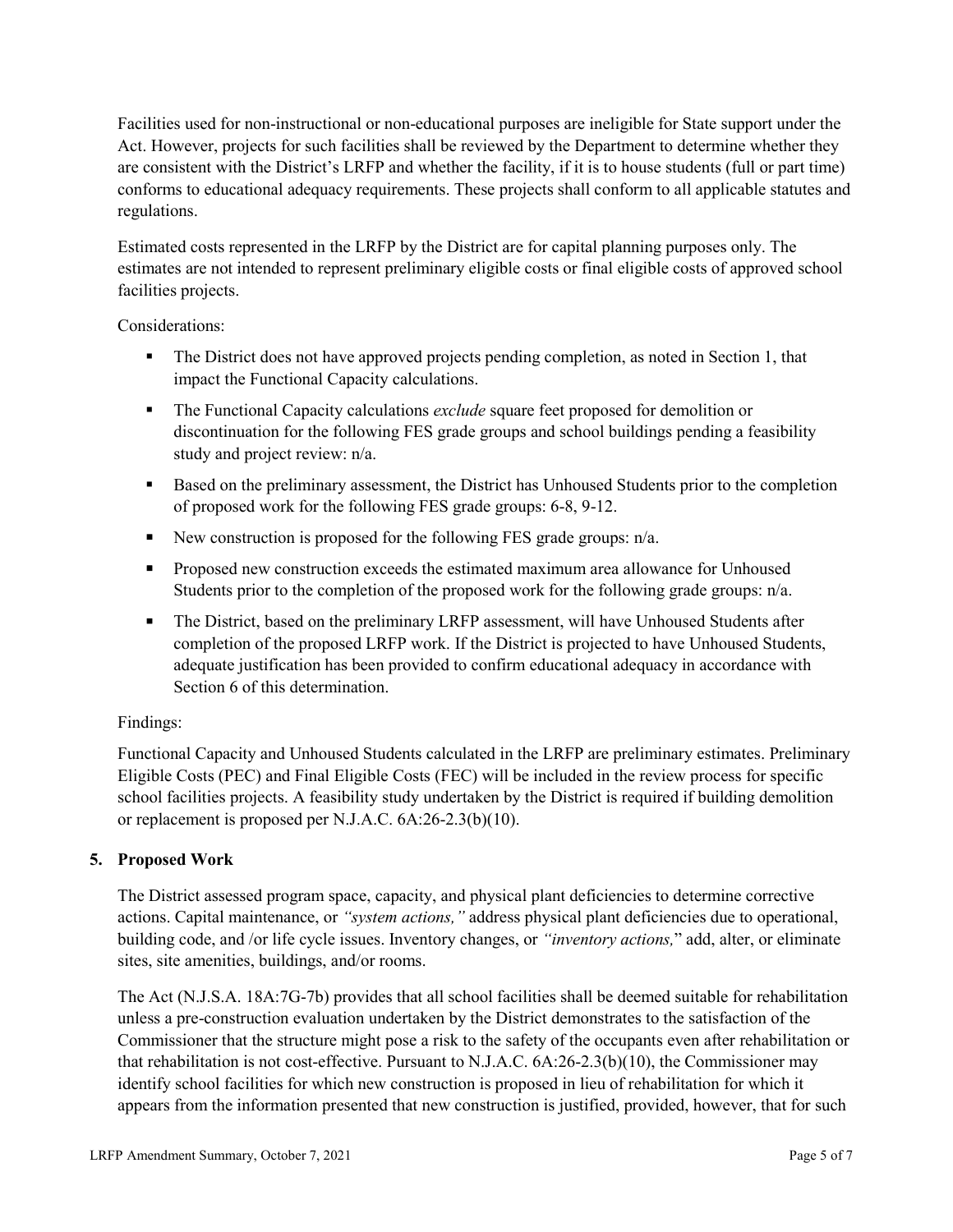school facilities so identified, the District must submit a feasibility study as part of the application for the specific school facilities project. The cost of each proposed building replacement is compared to the cost of additions or rehabilitation required to eliminate health and safety deficiencies and to achieve the District's programmatic model.

Table 5 lists the scope of work proposed for each school based on the building(s) serving their student population. Proposed inventory changes are described in the LRFP website reports titled *"School Asset Inventory Report and "Proposed Room Inventory Report."* Information concerning proposed systems work, or capital maintenance can be found in a supporting document submitted by the District.

With the completion of the proposed work, the following schools are proposed to be eliminated:  $n/a$ ; the following schools are proposed to be added: n/a.

| <b>Proposed Scope of Work</b>                                                                  | <b>Applicable Schools</b>                                                                                                                                             |
|------------------------------------------------------------------------------------------------|-----------------------------------------------------------------------------------------------------------------------------------------------------------------------|
| <b>Renovation only</b> (no new construction)                                                   |                                                                                                                                                                       |
| System actions only (no inventory actions)                                                     | Deerfield (065); Glenwood (070); Hartshorn<br>(060); Millburn MS (060); Millburn Sr. HS<br>$(050)$ ; South Mountain $(100)$ ; Washington<br>$(300)$ ; Wyoming $(120)$ |
| Existing inventory actions only (no systems actions)                                           | n/a                                                                                                                                                                   |
| Systems and inventory changes                                                                  | n/a                                                                                                                                                                   |
| <b>New construction</b>                                                                        |                                                                                                                                                                       |
| Building addition only (no systems actions)                                                    | n/a                                                                                                                                                                   |
| Renovation and building addition (system, existing<br>inventory, and new construction actions) | n/a                                                                                                                                                                   |
| New building on existing site                                                                  | n/a                                                                                                                                                                   |
| New building on new or expanded site                                                           | n/a                                                                                                                                                                   |
| Site and building disposal (in addition to above scopes)                                       |                                                                                                                                                                       |
| Partial building demolition                                                                    | n/a                                                                                                                                                                   |
| Whole building demolition                                                                      | n/a                                                                                                                                                                   |
| Site and building disposal or discontinuation of use                                           | n/a                                                                                                                                                                   |

#### **Table 5: School Building Scope of Work**

#### Findings:

The Department has determined that the proposed work is adequate for approval of the District's LRFP amendment. However, Department approval of proposed work in the LRFP does not imply the District may proceed with a school facilities project. The District must submit individual project applications with cost estimates for Department project approval. Both school facilities project approval and other capital project review require consistency with the District's approved LRFP.

## **6. Proposed Room Inventories and the Facilities Efficiency Standards**

The District's proposed school buildings were evaluated to assess general educational adequacy in terms of compliance with the FES area allowance pursuant to N.J.A.C. 6A:26-2.2 and 2.3.